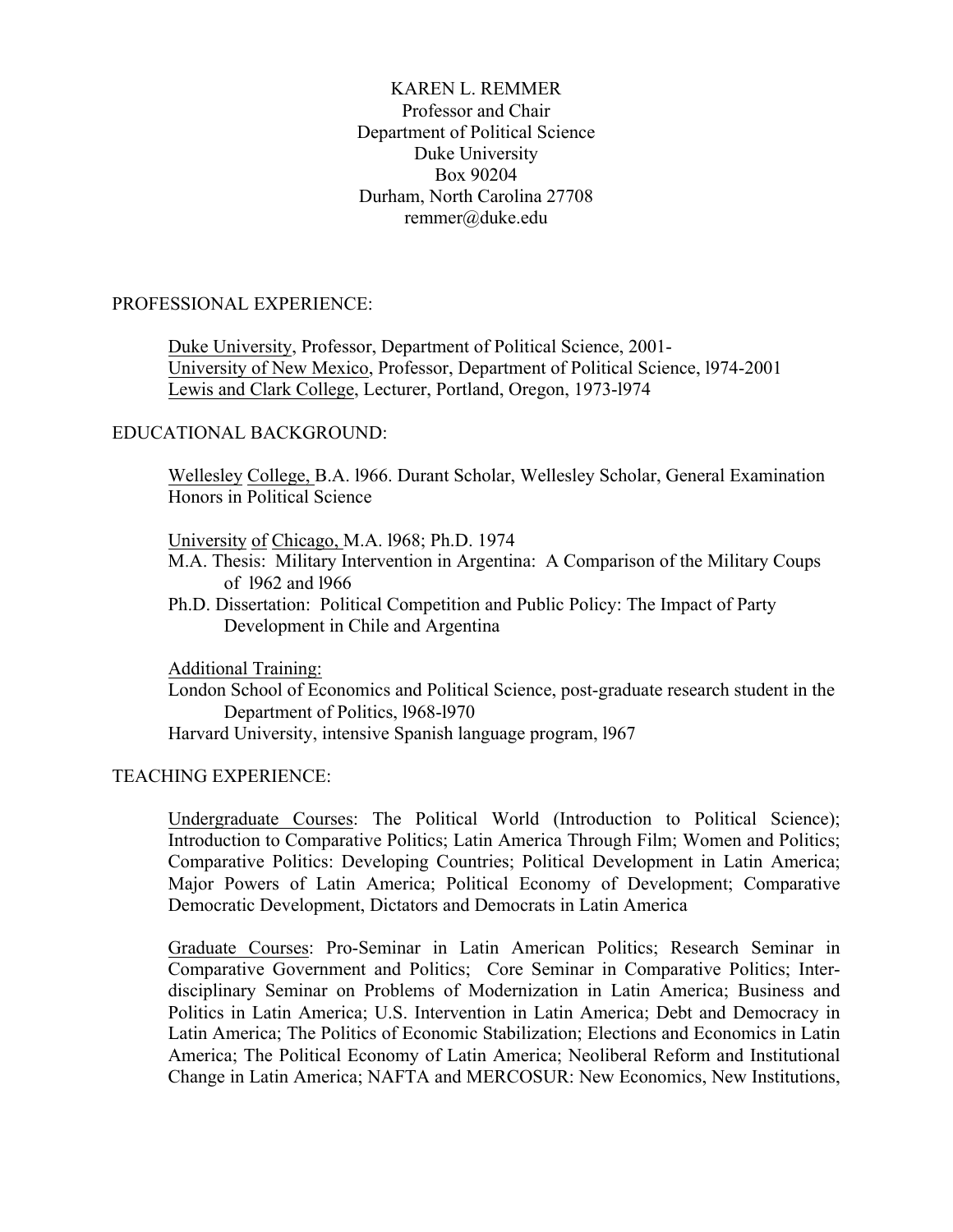and New Identities; Markets and Democracy in Latin America; The Political Economy of Institutional Change

Teaching recognition: Dean's Award for Excellence in Mentoring, Duke University Graduate School, 2009. Cited as "outstanding teacher," l984; and "teaching excellence," l985, l986, University of New Mexico.

#### ADMINISTRATIVE EXPERIENCE:

Chair, Duke University, 2010- Department Chair, Unversity of New Mexico, 1989-1993 Assistant Director, Division of Inter-American Affairs, University of New Mexico, 1974 l980

## GRANTS AND AWARDS:

- R.T.I. International, "Local Governance and Democratic Accountability: Impact and Implications of Political Decentralization in Latin America and Beyond," with Jonathan Hartlyn and Gary Bland, 2008.
- National Science Foundation, Doctoral Dissertation Research in Political Science: Political Competition and Public Good Provision in Multi-Tier Systems of Governance: Social Policy and Poverty Reduction in Mexico, with Lorena Becerra, 2007.
- National Science Foundation, Doctoral Dissertation Research in Political Science: "Doctoral Dissertation in Political Science: Political Competition and the Regulation of Foreign Direct Investment," with Sinziana Popa, 2007.
- National Science Foundation, Doctoral Dissertation Research in Political Science: The Political Economy of Mexico-US Migration: A View into the Sending Regions, with Jorge Bravo, 2006.
- National Science Foundation, Doctoral Dissertation Research in Political Science: The Political Economy of Revenue and Regime Stability, with Kevin Morrison, 2005-2006.
- Vertical Integration Award, Office of the Vice Provost of Academic Affairs, Duke University: "Effects of Government Revenue Generation on Government Performance and Stability" with Kevin Morrison (Graduate Student) and Dylan Fagan (Undergraduate Student), Summer 2005 (\$8000).
- National Science Foundation, Doctoral Dissertation Research in Political Science: The Political Economy of Subnational Industrial Promotion in India and Mexico, with Eric Jepsen, 2002-2003.
- National Science Foundation, Doctoral Dissertation Research in Political Science: Pocketbooks, Crises, and Democracy: National and Sub-National Economic Voting in Latin America, with Francois Gelineau, 2000-2001.
- National Science Foundation, Doctoral Dissertation Research in Political Science: Democratization in the Mexican States: Political Recruitment, Institutional Change, and Public Policy, with Caroline Beer, 1998-1999
- National Science Foundation, Doctoral Dissertation Research in Political Science: Bringing the States Back In: Federalism and Economic Adjustment, with Erik Wibbels, 1998-1999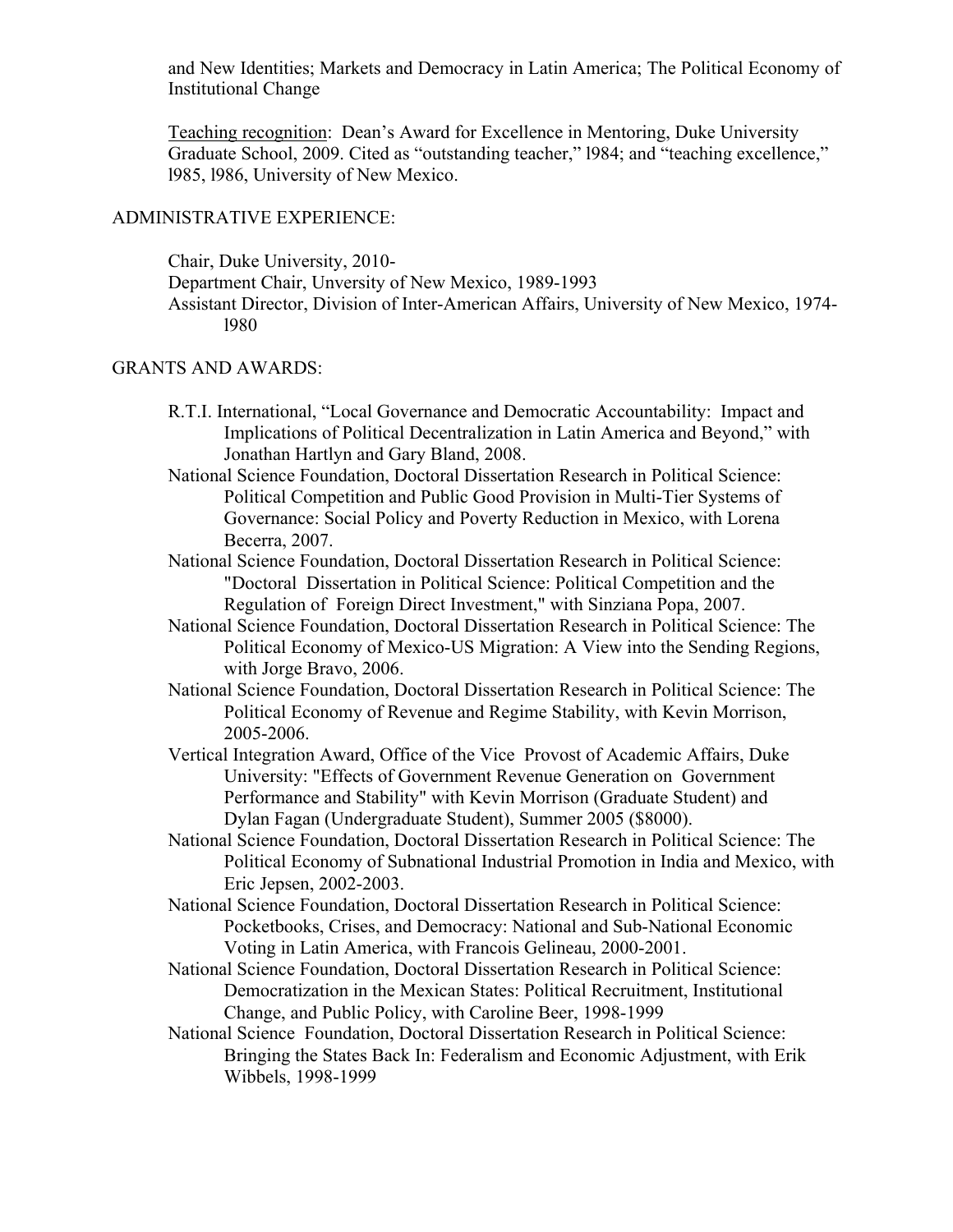National Science Foundation, Doctoral Dissertation Research in Political Science: The Politics of Market-Oriented Reform in Contemporary Peru, with Moises Arce, 1997-98 Center for Studies of Western Hemisphere Trade grant for the study of democracy and

regional cooperation, 1996 National Science Foundation grant for the study of democratic sustainability in Latin America, 1995-96

Heinz Endowment Grant for collaborative research on the Latin American military, l985 l987

Mellon Foundation Field Research Awards, l985, 1988 Research Allocation Committee Awards, l975, l981, 1988 N.D.E.A. Title IV Fellowship, l967-70

# EDITORIAL AND ADVISORY BOARDS:

World Politics, 2003-10 International Interactions, 1999- American Political Science Review, 1995-2000, 2007-10 Journal of Politics, 1997-2009 American Journal of Political Science, 1997-07 Political Research Quarterly, 1996-2001 International Studies Quarterly, 1994-98, 2006-12

# AWARD PANELS:

Senior Fellowship Review Panel, U.S. Institute for Peace, 1997 Social Science Research Council Selection Committee for Dissertation Fellowships in Latin America and the Caribbean, member (1993-94) and chair (1994-96)

## OTHER PROFESSIONAL ACTIVITIES:

External Review Committee, Department of Political Science, Emory University, April 2012. Editorial Board Search Committee, Journal of Politics, Southern Political Science Association, 2011 Consultant, Political Instability Task Force, McLean, Virginia, 2009-2010 Departmental Review Committee, University of California at Los Angeles, 2007 Chair, Nominations Committee, American Political Science Association, 2004-05 Secretary-Treasurer, Comparative Politics Section, American Political Science Association, 2004-07. Heinz Eulau Award Committee, American Political Science Association, 2001 Editorial Selection Committee for Political Research Quarterly, Western Political Science Association, 1998-99 Chair, Nominating Committee, Comparative Politics Section, American Political Science Association, 1996-97 Program chair, Comparative Politics Section, American Political Science Association, 1995-96 Committee on Democracy and States in Transition, National Academy of Sciences, National Research Council, 1993-96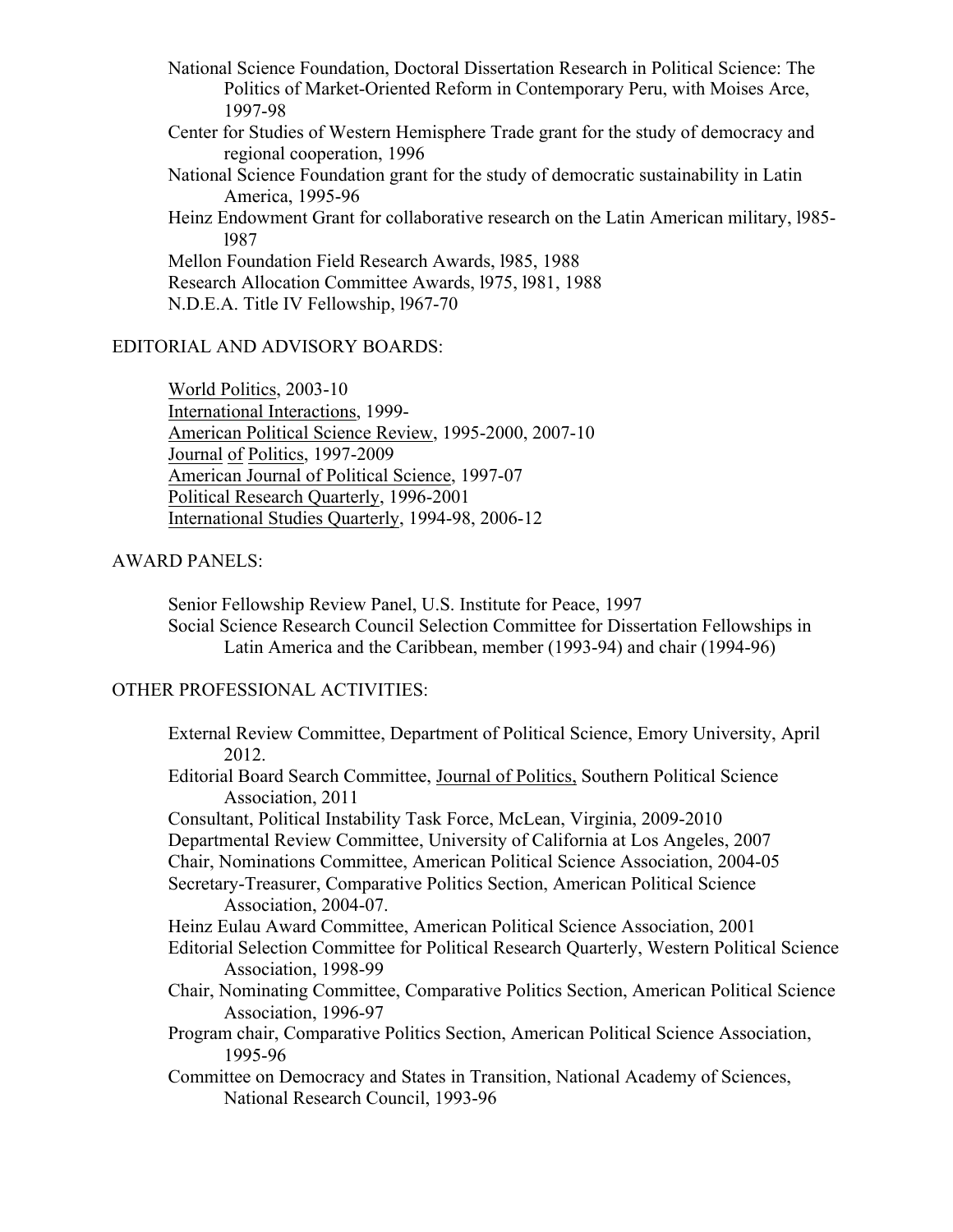Bryce Wood Book Award Committee, Latin American Studies Association, 1988-91 Co-President, Rocky Mountain Council on Latin American Studies, l979-l980 Latin American Program Chairperson, Western Social Science Association meeting, Denver, April l977

# BOOKS:

Military Rule in Latin America. Boston: Unwin Hyman, 1989 (paperback version published Boulder: Westview Press, 1991).

Party Competition and Public Policy: Argentina and Chile, l890-l930. Lincoln: University of Nebraska Press, l984.

## ARTICLES, CHAPTERS, AND WORKING PAPERS:

"Exogenous Shocks and Democratic Accountability: Evidence from the Caribbean," Comparative Political Studies (forthcoming).

**"**The Rise of Leftist-Populist Governance in Latin America: The Roots of Electoral Change," Comparative Political Studies 45 (August 2012): 947-972.

"Why Do Small States Have Big Governments?" European Political Science Review, 2(1) (2010): 49-71.

"The Impact of Political Scale on Turnout," Comparative Political Studies 43(3) (2010): 275-303.

"The Politics of Institutional Change: Electoral Reform in Latin America, 1978-2002," Party Politics 14 (January 2008), pp. 5-30.

"The Political Economy of Patronage: Expenditure Patterns in the Argentine Provinces, 1983-2003," Journal of Politics 69 (May 2007): 363-77.

"Political Decentralization and Electoral Accountability: The Argentine Experience, 1983-2001," British Journal of Political Science (with Francois Gelineau) 36 (Jan. 2006): 133-157.

"Does Foreign Aid Promote Big Government?" American Journal of Political Science 48 (January 2004): 77-92.

"Subnational Electoral Choice: Economic and Referendum Voting in Argentina, 1983- 1999," Comparative Political Studies 36 (September 2003): 801-821 (with Francois Gelineau).

"Elections and Economics in Contemporary Latin America," in Post-Reform Politics in Latin America: Competition, Transition, Collapse, ed. Carol Wise and Riordan Roett (Brookings, 2003 [translated and reprinted in La política posterior a la reforma de mercado en América Latina: Competencia, transición, colapso, ed. Carol Wise and Riordan Roett (Buenos Aires: Nuevohacer, 2003)].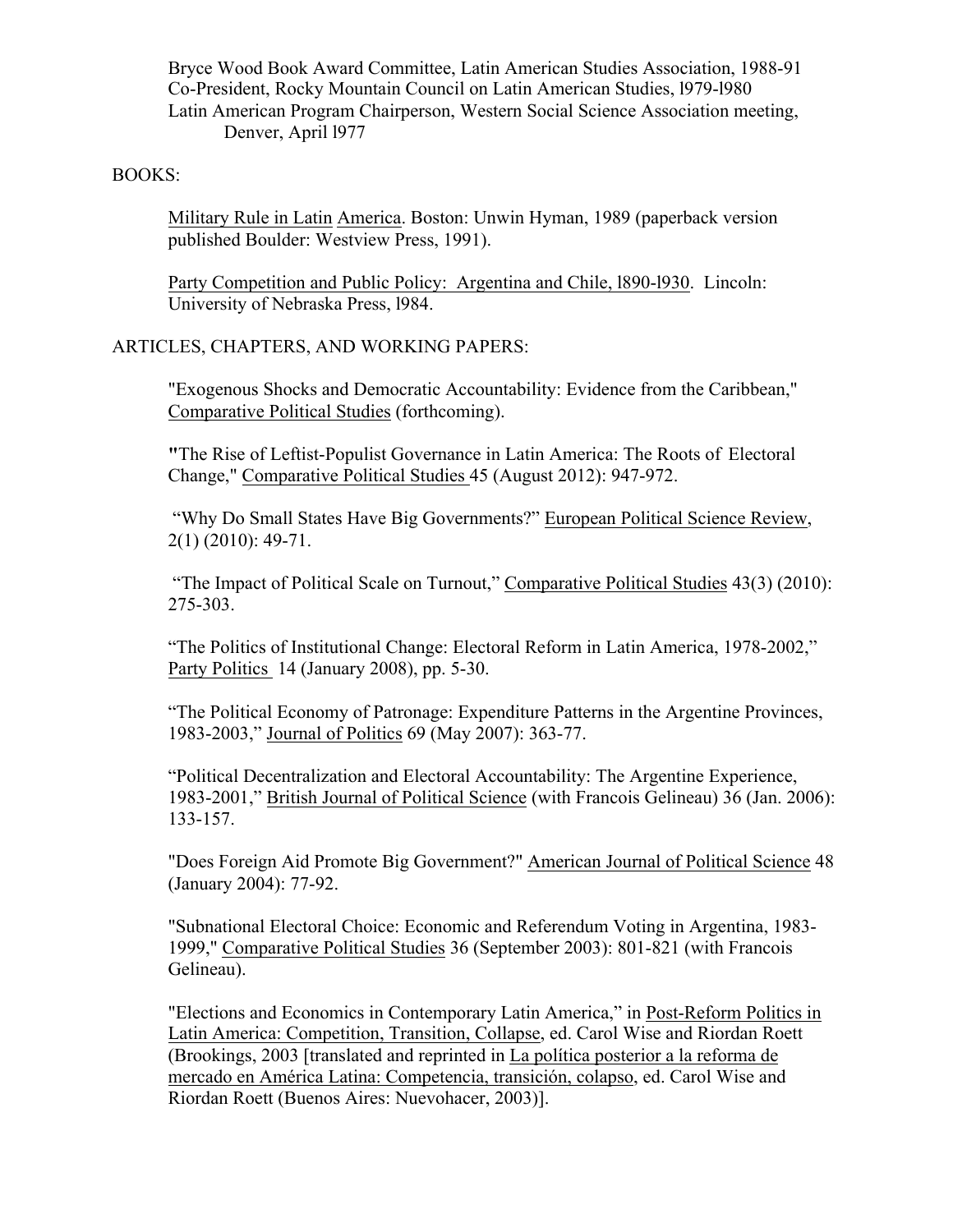"The Politics of Economic Policy and Performance in Latin America," Journal of Public Policy 22 (Jan.-April 2002): 29-59.

"The Political Economy of Decentralization in Latin America," APSA-CP Newsletter (with Erik Wibbels). 11:1 (Winter 2000): 28-31.

"The Subnational Politics of Economic Adjustment: Provincial Politics and Fiscal Performance in Argentina," Comparative Political Studies 33 (May 2000): 419-451 (with Erik Wibbels)

"Regime Sustainability in the Latin Caribbean, 1944-1994, " Journal of the Developing Areas 33 (Spring 1999): 331-354.

"The Politics of Neoliberal Economic Reform in South America," Studies in Comparative International Development 33 (Summer 1998): 3-29.

"Does Democracy Promote Interstate Cooperation? Lessons from the Mercosur Region," International Studies Quarterly 42 (1998): 25-52.

"Theoretical Decay and Theoretical Development: The Resurgence of Institutional Analysis," World Politics 50 (October 1997): 34-61.

"The Sustainability of Political Democracy: Lessons from South America," Comparative Political Studies 29 (December 1996): 611-634.

"Theoretical Perspectives on Democratization," Comparative Politics (October 1995): 103-122.

The Process of Democratization in Latin America," Studies in Comparative International Development 27 (Winter 1992-93): 1-24.

"The Political Economy of Elections in Latin America, 1980-1991," American Political Science Review, 87 (June 1993): 393-407.

"Democratization in Latin America," in Global Transformation and the Third World, ed. Robert O. Slater, Barry M. Schutz, and Steven R. Dorr (Boulder: Lynne Rienner, 1993).

"Economic Crisis and Elections in Latin America, 1982-1990," American Political Science Review 85 (September 1991): 777-800.

"New Wine or Old Bottlenecks? The Study of Latin American Democracy," Comparative Politics 23 (July 1991):479-495.

"Debt or Democracy? The Political Impact of the Debt Crisis in Latin America," in David Felix, ed., Financing Latin American Growth: Prospects for the 1990s (Armonk, N.Y.: M.E. Sharpe, 1990), pp. 63-78.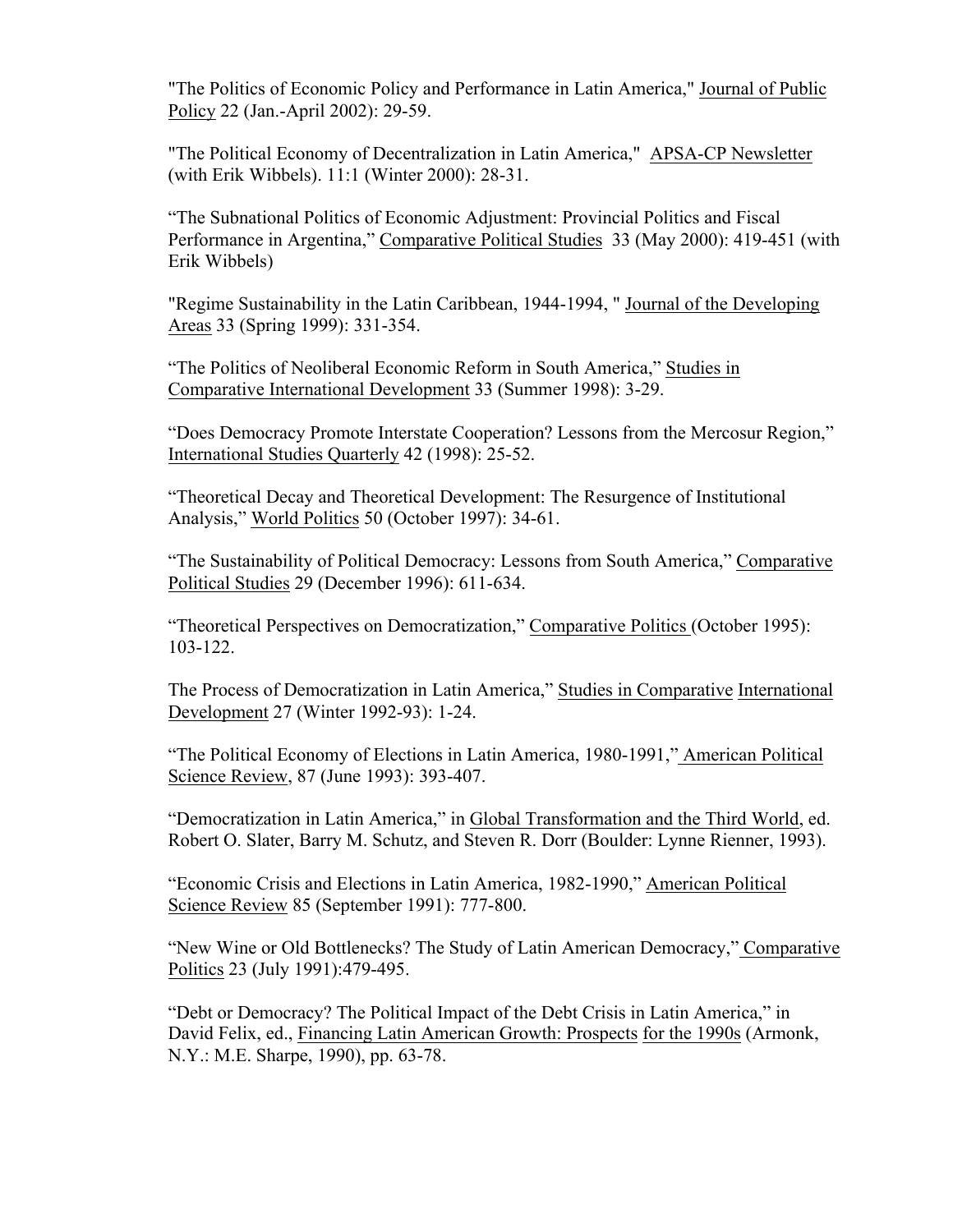"Democracy and Economic Crisis: The Latin American Experience," World Politics, XLII (April 1990): 315-335.

"Commentary," in Contemporary Political Systems: Classifications and Typologies, ed. Anton Bebler and James Seroka (Boulder: Lynne Rienner, 1990), pp. 356-362.

"State Change in Chile, 1973-1978," Studies in Comparative International Development, XXIV (Fall 1989): 5-30.

"Neopatrimonialism: The Politics of Military Rule in Chile, 1973-1987," Comparative Politics , XX (January 1989):149-70.

"The Chilean Military under Authoritarian Rule," Occasional Papers, Latin American Institute, University of New Mexico, March 1988.

"The Politics of Economic Stabilization: IMF Standby Programs in Latin America, l954 l984," Comparative Politics, XIX (October l986): l-24 [reprinted in Paul W. Drake, ed., Money Doctors, Foreign Debts, and Economic Reforms in Latin America from the 1890s to the Present (Wilmington: Scholarly Resources, 1994), pp. 175-201].

"Evaluating the Policy Impact of Military Regimes in Latin America," in Abraham F. Lowenthal and J. Samuel Fitch, eds. Armies and Politics in Latin America, rev. ed. New York: Holmes and Meier, l986.

"Exclusionary Democracy," Studies in Comparative International Development, XX (Winter l985-l986): 64-85.

"Redemocratization and the Impact of Authoritarian Rule in Latin America," Comparative Politics, XVII ( April l985): 253-275.

"Chile: The Breakdown of Democracy," in Latin America: Its Problems and Its Promise, edited by Jan Knippers Black. Boulder: Westview Press, l984.

"Bureaucratic-Authoritarianism Revisited," with Gilbert W. Merkx, Latin American Research Review, XXVI, no. 2 (l982): 3-40.

"Political Demobilization in Chile, l973-l978," Comparative Politics, XII (April l980): 275-301.

"Pinochet's Chile," Worldview (October l979): 36-40.

"Mobilization and Demobilization in Latin America: The Role of Bureaucratic-Authoritarian Regimes," with Gilbert W. Merkx, Current Latin American Issues and Research, edited by John J.Brasch. Lincoln: University of Nebraska Press, l979.

"Public Policy and Regime Consolidation: The First Five Years of the Chilean Junta," Journal of the Developing Areas, XIII (July l979): 441-461.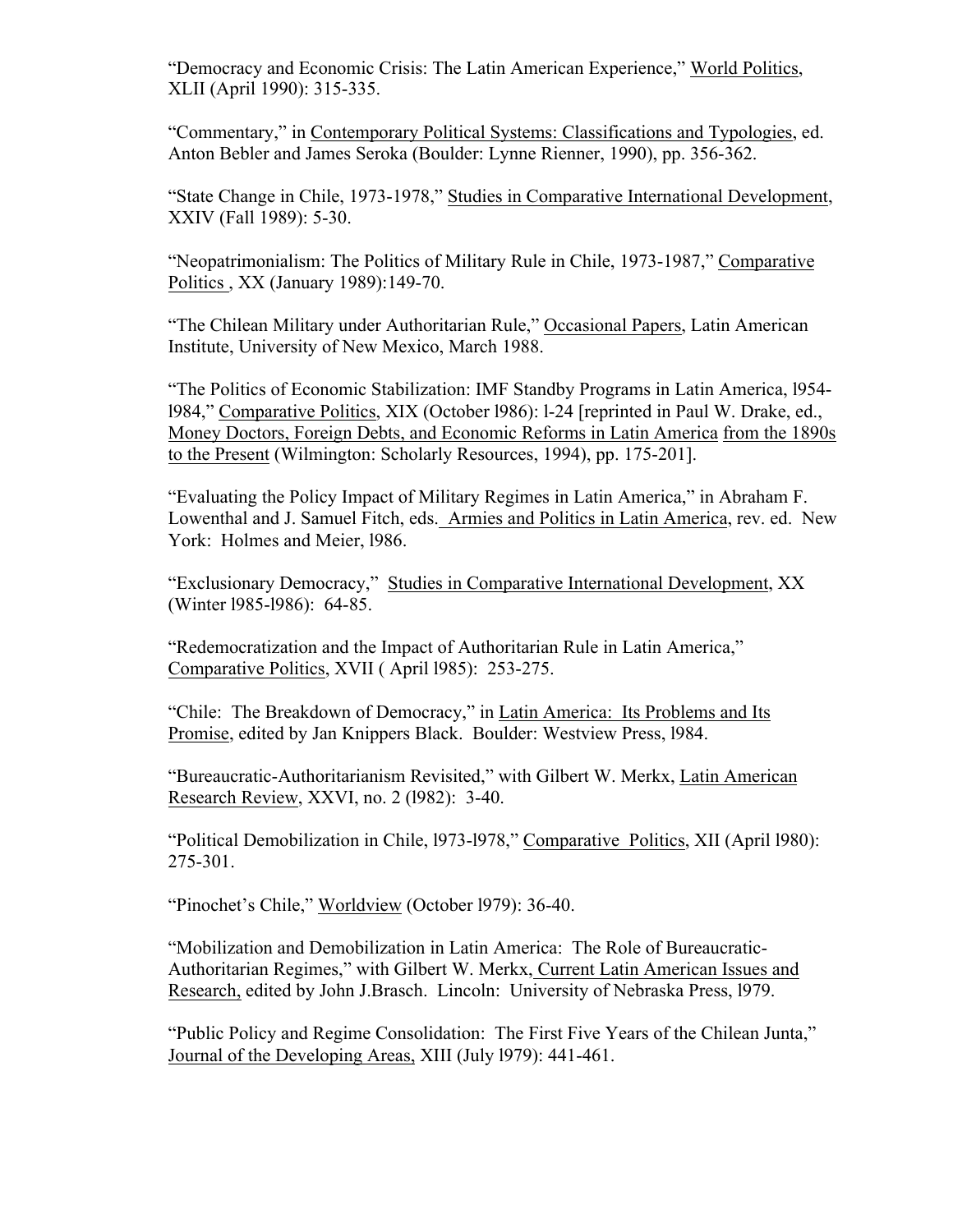"Evaluating the Policy Impact of Military Regimes in Latin America," Latin American Research Review, XIII, no. 2 (l978): 39-54.

"The Timing, Pace and Sequence of Political Change: Chile, 1891-1925," Hispanic American Historical Review, 57 (May l977): 205-230.

"Economic Dependency and Political Conflict: Chile and Argentina, l890-l925," Studies in Comparative International Development, XI (Summer l976): 3-24.

"Chile and the 'Peaceful' Road to Socialism," in New Perspectives on Latin America, edited by Karen L. Remmer and Gilbert W. Merkx. New York: MSS Information Corp., l976.

BOOK REVIEWS:

Julio Faundez, Marxism and Democracy in Chile: 1932 to the Fall of Allende, in Studies in Comparative International Development 25:2 (Summer 1990):126-127.

Edy Kaufman, Crisis in Allende's Chile: New Perspectives, in Inter-American Review of Bibliography, XXXVIII, no. 2 (1988): 216-218.

John D. Martz, Politics and Petroleum in Ecuador, in American Political Science Review, 82, no. 3 (September 1988): 1017-1018.

J. Samuel Valenzuela and Arturo Valenzuela, eds., Military Rule in Chile: Dictatorship and Oppositions, in American Political Science Review, 81, no. 2 (June 1987): 667-669.

Paul Drake and Eduardo Silva, Elections and Democratization in Latin America, l980 l985 in Hispanic American Historical Review 67, no. 2 (May 1987): 341-342.

Thomas C. Wright, Landowners and Reform in Chile: The Sociedad Nacional de Agricultura in South Eastern Latin Americanist, XXVI (September l982): 42.

John Dinges and Saul Landau, Assassination on Embassy Row and Donald Freed, Death in Washington: The Murder of Orlando Letelier in Hispanic American Historical Review, 61 (November l981):784-786.

Elsa Chaney, Supermadre: Women in Politics in Latin America, in Journal of Politics, XLIII (May l981): 613.

Natalio R. Botana, El orden conservador: La polφtica argentina entre l880 y l916 in Hispanic American Historical Review, 59 (November l979): 760-761.

John A. Booth and Mitchell A. Seligson, Political Participation in Latin America: Vol. I: Citizen and State in Journal of the Developing Areas, l3 (October l979): 82-83.

Barbara Stallings, Class Conflict and Economic Development in Chile, l958-l973, in South Eastern Latin Americanist, 23 (September l979): 10-11.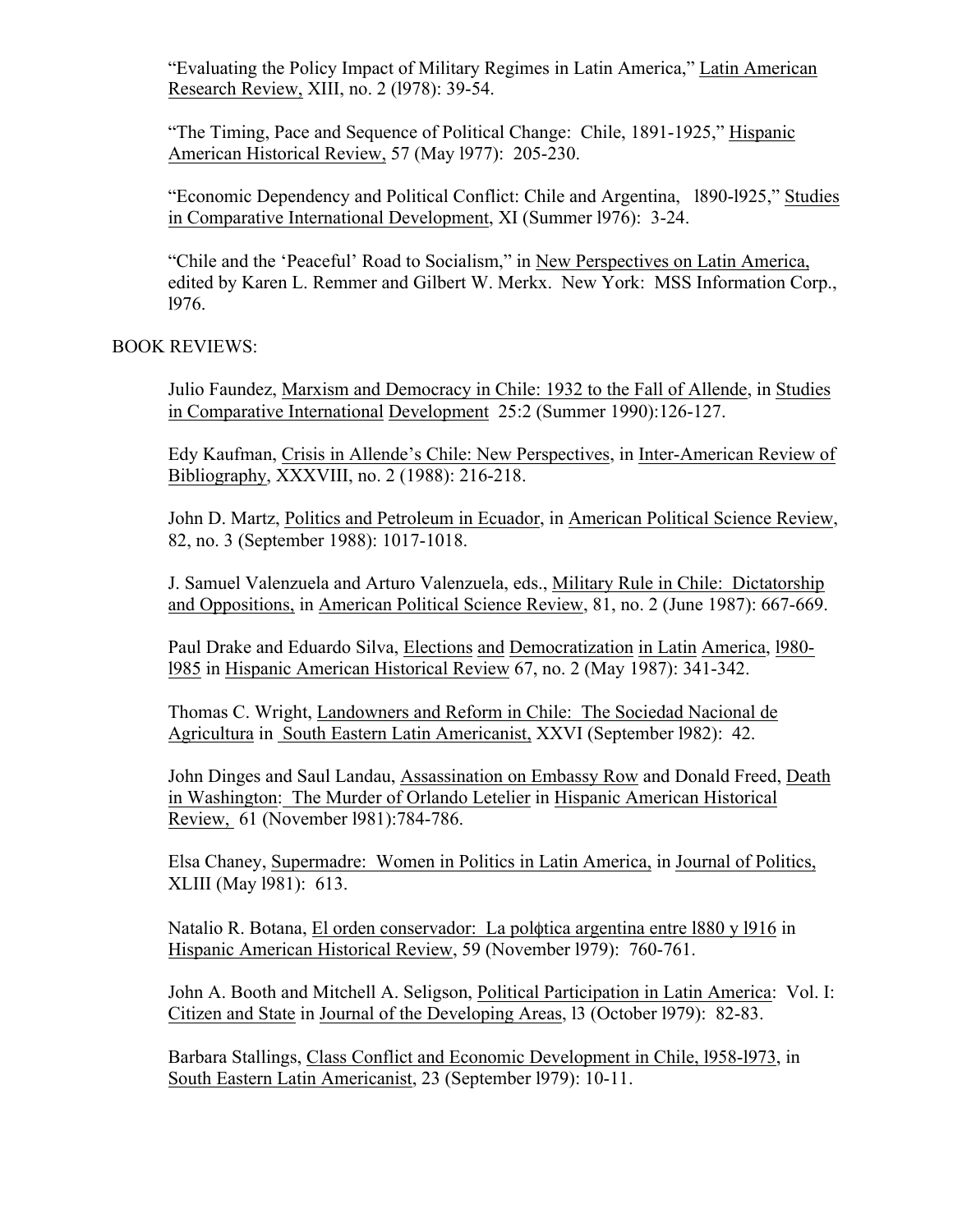Abraham F. Lowenthal, Armies and Politics in Latin America, in Journal of Politics, 40 (May l978): 570.

Joel S. Migdal, Peasants, Politics and Revolution: Pressures toward Political and Social Change in the Third World, in Western Political Quarterly, XXIX (March l976): l59-l60.

M. Weinstein, Uruguay: The Politics of Failure in Journal of the Developing Areas, X (July l976): 518-519.

# CONFERENCE PAPERS:

"Political Decentralization and Electoral Accountability: The Argentine Experience, 1983-2001," American Political Science Association, Philadephia, August 28-31, 2003.

"Subnational Electoral Choice: Economic and Referendum Voting in Argentina, 1983- 1999," Midwest Political Science Association, Chicago, April 24-27, 2003.

"The Political Economy of Elections in Latin America," Latin American Studies Association, Washington, DC, September 6-8, 2000.

"Democratic Institutions and International Cooperation: The South American Experience, 1945-1990," American Political Science Association, Washington, D.C., August 28-31, 1997.

"Elections and Economic Crisis in Latin America," American Political Science Association, Washington, D.C., August 29-September 1, 1991.

"Rethinking Democracy in Latin America," XV International Congress of the Latin American Studies Association, Miami, December 4-6, 1989.

Debt or Democracy? The Political Impact of the Debt Crisis in Latin America," Conference on Financing Latin American Growth: Prospects for the 1990s, Jerome Levy Economics Institute, Annandale-on-Hudson, N.Y., October 13-15, 1988.

"Military Rule in South America: State Institutions and Political Outcomes," International Political Science Association, Washington, D.C., August, 1988

"State Change in Chile, 1973-1987," Conference on State Change, University of Colorado, May 1988.

"The Chilean Military under Military Rule," Conference on the Latin American Military, Pennsylvania State University, October l987.

"Modern Patrimonialism: The Politics of Military Rule in Chile," Rocky Mountain Council on Latin American Studies, Santa Fe, April l987.

"The Politics of Economic Stabilization: IMF Standby Programs in Latin America, l954 l984," American Political Science Association, Washington, D.C., August l986.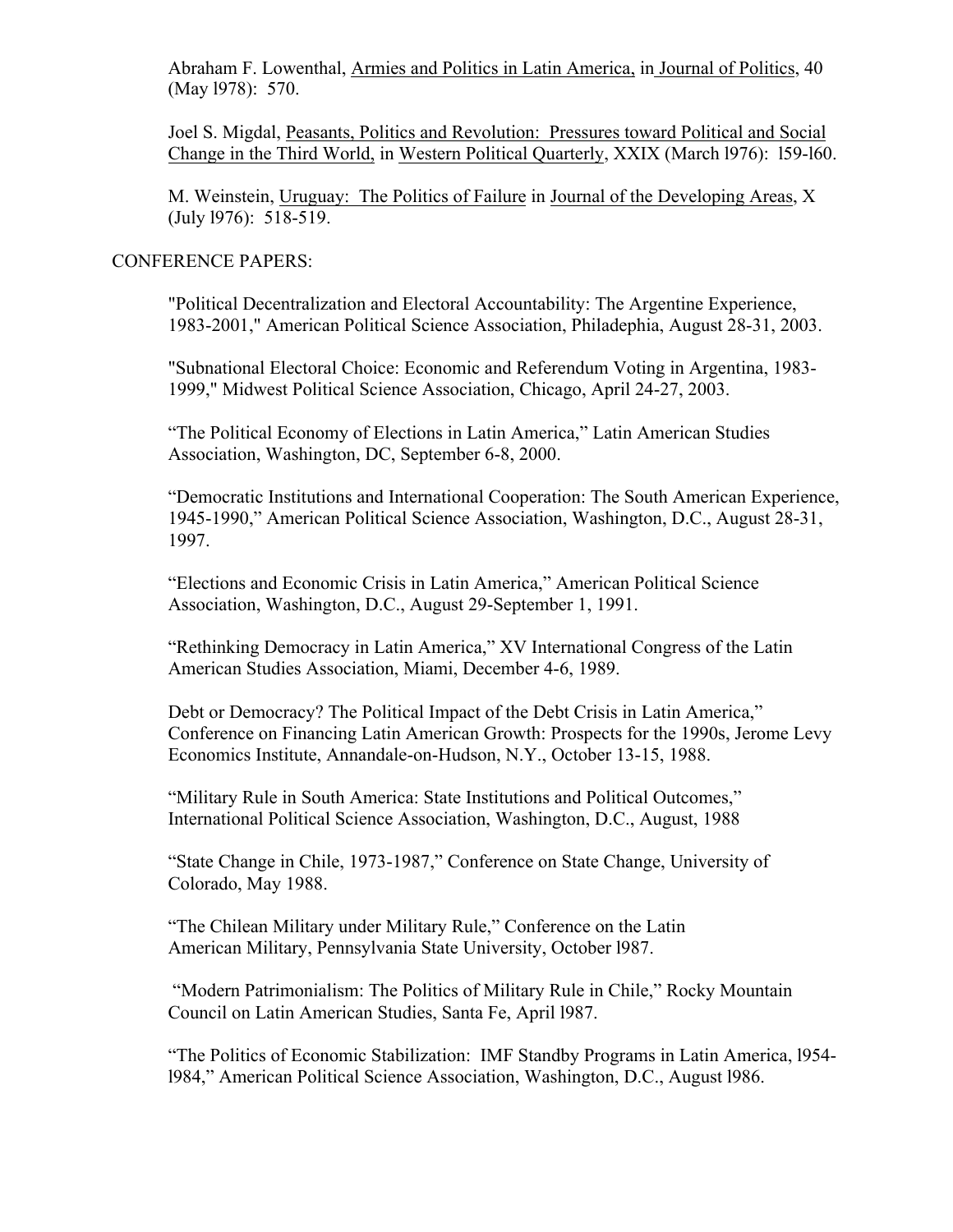"The Impact of Authoritarian Rule: Continuities and Discontinuities in Latin American Party Systems," Rocky Mountain Council on Latin American Studies, Tucson, Arizona, February, l984.

"The Impact of Competitive Party Politics: The Chilean Political Elite," Latin American Studies Association, Mexico City, September l983.

"Military Rule and Political Demobilization in Latin America," American Political Science Association, Washington, D.C., August, l979.

"Mobilization and Demobilization in Latin America: The Role of Bureaucratic-Authoritarian Regimes," with Gilbert W. Merkx, Rocky Mountain Council on Latin American Studies, El Paso, May, l979.

"The Dynamics of Authoritarian Regimes: The Case of Chile," Latin American Studies Association, Houston, November, l977.

"Evaluating the Performance of Military Regimes," Pacific Coast Council on Latin American Studies, Phoenix, October, l976.

## OTHER CONFERENCE PARTICIPATION:

#### Discussant.

"Democracy with Edges" Conference, Yale University, June 21-22, 2012. Panel sessions on "Federalism and Democratization," American Political Science Association, Philadelphia, August 2006; "The Politics of Policies," Latin American Studies Association, San Juan, March 2006; "Poverty and Democracy," Duke University, April 2006; "Frontiers in Empirical Democratic Theory I," American Political Science Association, Chicago, August 2004; "Frontiers in Democratic Theory II," American Political Science Association, Chicago, August 2004; "Politics and Institutions in Democratic Consolidation," American Political Science Association, Boston, August 2002; "Institutions for Economic Reform in Developing Countries," American Political Science Association, 2002; "The Crisis of Economic Growth and Distribution," Crisis in the Andes Workshop, University of North Carolina, September 2001; "Processes of Diffusion in Political and Economic Liberalization," American Political Science Association, Washington, D.C., August 2001; "Post-Reform Election in Latin America," American Political Science Association, Washington, D.C., August 2001; "Public Support for the Military and Challenges to Civilian Rule," Latin American Studies Association, Chicago, September 1998; roundatable discussion on "The Future of Institutional Perspectives in Latin American Political Science," Latin American Studies Association, Chicago, September 1998; "Latin America's New Market Model: Consolidation or Conflict?" American Political Science Association, Boston, August 1998; "What Future for Regional Studies?" American Political Science Association, Washington, D.C., August 1997; "Democratization and Its Determinants," American Political Science Association, San Francisco, August 1996; "Democracy and Neoliberalism: Chile under Aylwin," Latin American Studies Association, Los Angeles, September 1992; "The Politics of Third World Economic Reform," American Political Science Association, Washington, D.C., August 1991; "Typologies of Contemporary Political Systems, International Political Science Association XIV World Congress,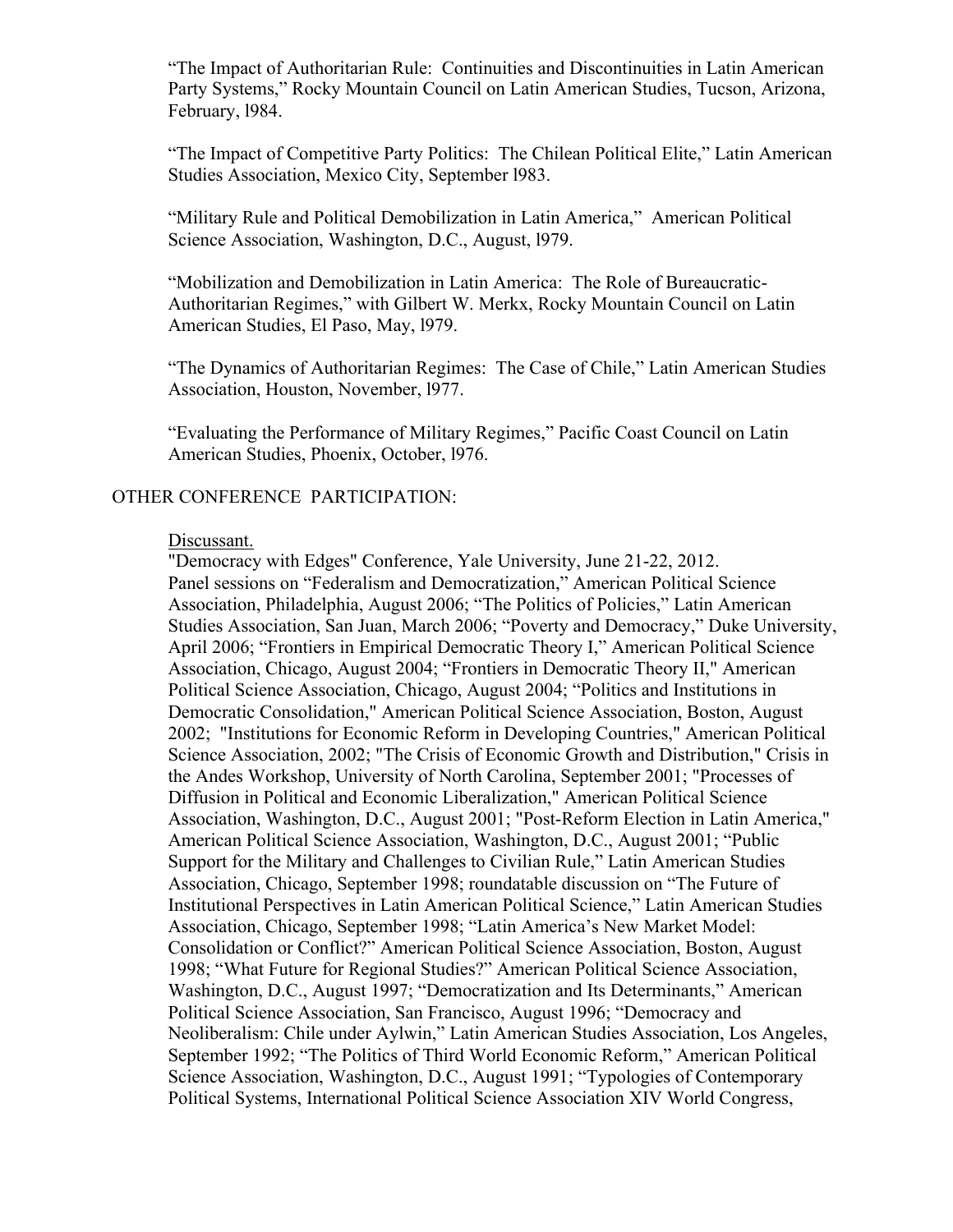Washington, D.C., August 1988; "Constraints on Political Democracy in Latin America," Rocky Mounpain Council on Latin American Studies meeting, Santa Fe, April l987; "Do Regimes Make a Difference?" XIII International Congress of the Latin American Studies Association, Boston, October l986; "Regime Type and Public Policy: Theory and Evidence," XII International Congress of the Latin American Studies Association, Albuquerque, April l985.

# Chairperson.

Panel sessions on "Frontiers in Democratic Theory II," American Political Science Association, Chicago, August 2004; "Political Institutions and Democratic Consolidation," American Political Science Association meeting, Boston, August 2002; "Institutions for Economic Reform in Developing Countries," American Political Science Association meeting, Boston, August 2002; "Political Institutions and International Economic Adjustment," American Political Science Association meeting, Atlanta, August 1999; "The Politics of Growth: Regime Type and Economic Performance," American Political Science Association meeting, San Francisco, August 1996; "Political Regimes and Economic Growth," American Political Science Association meeting, Washington, D.C., September 1993; "Political Forms, Economic Policy, and Economic Growth," American Political Science Association meeting, Chicago, September 1992; "Post-Coup Chile," Latin American Studies Association meeting, Pittsburgh, April l979; "Research Reports on Argentina since the Return of Perón," Latin American Studies Association meeting, Atlanta, March l976; "Peru since l968," Rocky Mountain Council on Latin American Studies, Las Cruces, March l976

## Workshop and participation.

Workshop on "Challenges to Democracy: East and South," Canadian Political Science Association, Vancouver, June 4-6, 2008; Workshop on "Industrial Upgrading: Domestic Institutions and Global Value Chains," Duke University, February 3, 2005; "Postcommunist Political and Economic Liberalization in Comparative Perspective," Duke University, Feb. 11-12, 2005; "Security and the Military after the Cold War," University of California, San Diego, June 4-5, 1993; Workshop on "Political Dynamics

#### of

Economic Reforms," University of Chicago, May 14-16, 1993; Workshop on "Six Years of Military Rule in Chile, "Latin American Program, Woodrow Wilson International Center for Scholars, Washington, D.C., May l5-l7, l980.

#### INVITED PRESENTATIONS:

"Does Foreign Aid Cause Big Government?" Department of Political Science, University of Montreal, October 2003.

Keynote speaker, Conference on "Impact of Globalization: The Argentine and Brazilian Experiences," Hampden-Syndney College, October 2002.

"Subnational Economic Voting: The Argentine Experience," Texas A&M University, April 2002.

"The Subnational Politics of Economic Adjustment," Department of Political Science, University of California at Los Angeles, 21 January 1999.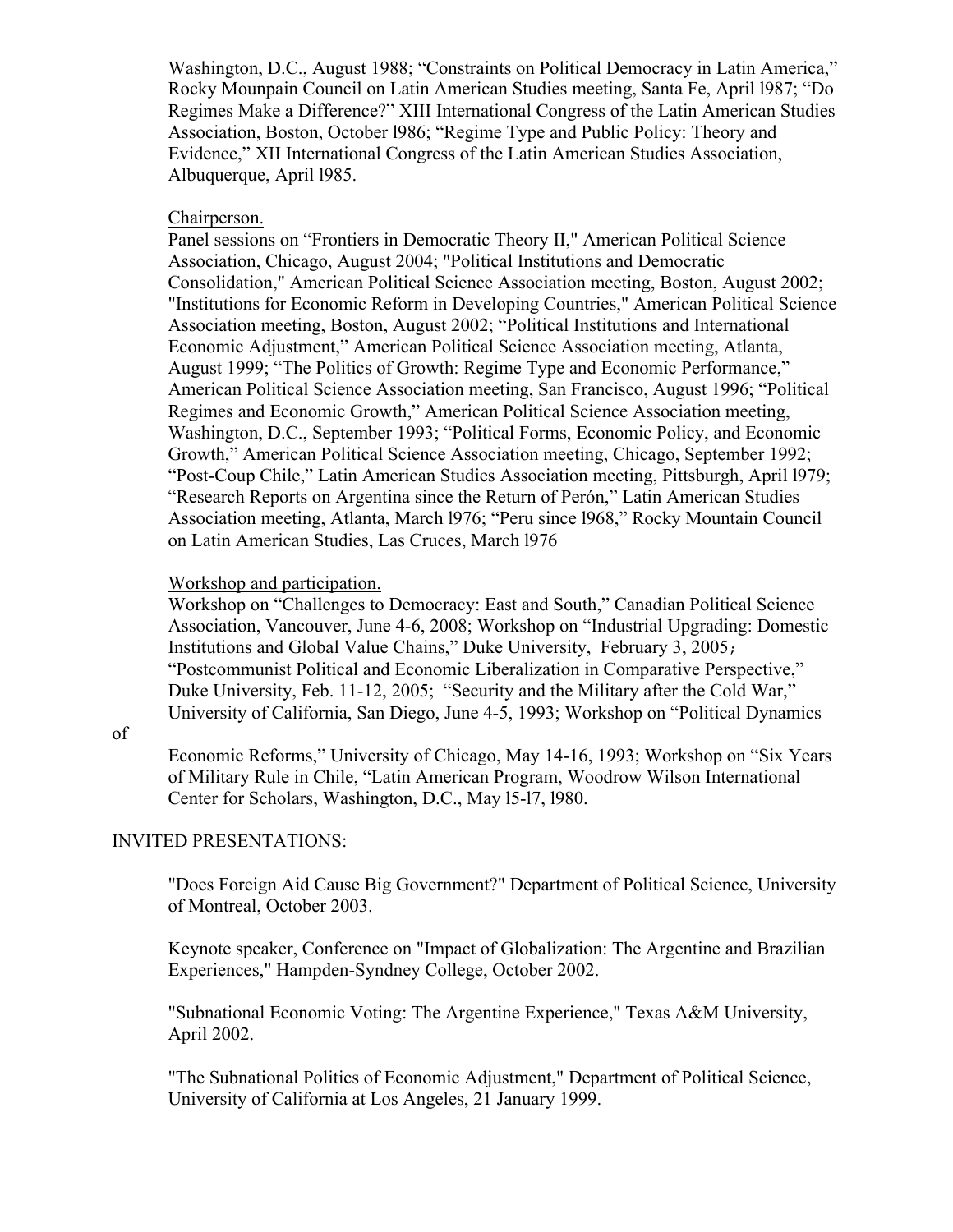"Theoretical Perspectives on Democratization," Conference on Regime Transformation and Democratization in Comparative Perspective, University of California, Los Angeles, May 20-21, 1994.

"The Economic Impact of Elections in Latin America," Department of Political Science, University of North Carolina, 13 January 1992.

"The Political Economy of Elections," Department of Political Science, University of Pittsburgh, 16 March 1992.

"The Political Economy of Latin American Elections," Woodrow Wilson School of Public and International Affairs, Princeton University, 1 April 1992.

"Democratization in Post-Authoritarian Latin America," Department of Politics, Princeton University, 1 April 1992.

# UNIVERSITY SERVICE:

| Duke University:                                                                                                                      |
|---------------------------------------------------------------------------------------------------------------------------------------|
| Academic Promotion and Tenure Committee, 2008-09                                                                                      |
| Co-Chair, Comparative Politics Recruitment Committee, 2006                                                                            |
| Chair, Comparative Politics Recruitment Committee, Department of Political Science,<br>2004-05                                        |
| Member, Senior IR Search Committee, 2004-2005                                                                                         |
| Graduate Affairs Committee, Department of Political Science, 2004-2005; 2007-                                                         |
| Graduate Admissions Committee, Department of Political Science, 2004                                                                  |
| Comparative Politics Preliminary Examination Committee, Department of Political<br>Science, 2001-2002, 2003-2005; 2006-09             |
| Tenure and Promotion Committee, Department of Political Science, 2003-3004 (co-<br>chair), 2001-2002                                  |
| Executive Council, Duke-Carolina Consortium for Latin American and Caribbean<br>Studies, 2003-2006                                    |
| Duke Council on Latin American Studies, 2001-                                                                                         |
| Steering Committee, Working Group on Economic and Political Regimes, Duke-UNC<br>Consortium on Latin American Studies, 2001-          |
| Undergraduate Overseas Summer Research Award Selection Committee, Center for<br>International Studies, Spring 2002                    |
| FLAS and Title VI Selection Committee, Latin American Studies, Spring 2002                                                            |
| University of New Mexico                                                                                                              |
| Interdisciplinary Committee on Latin American Studies, 1984-87, 1989-95, 1996-99<br>Advisory Board, Latin American Data Base, 1994-95 |
| Search Committee, A&S Dean, 1992-93                                                                                                   |
| Chairperson, Reallocation Committee on Graduate Studies, 1991-92                                                                      |
| Arts and Science Women's Caucus Steering Committee, 1989-93                                                                           |
| Grants and Awards Subcommittee, Latin American Institute, 1981-93; 1998-99                                                            |
| Dean's Advisory Committee on Promotion, Arts and Sciences, 1988-89                                                                    |
| Chairperson, Program Subcommittee, Latin American Institute, 1986-87                                                                  |
|                                                                                                                                       |